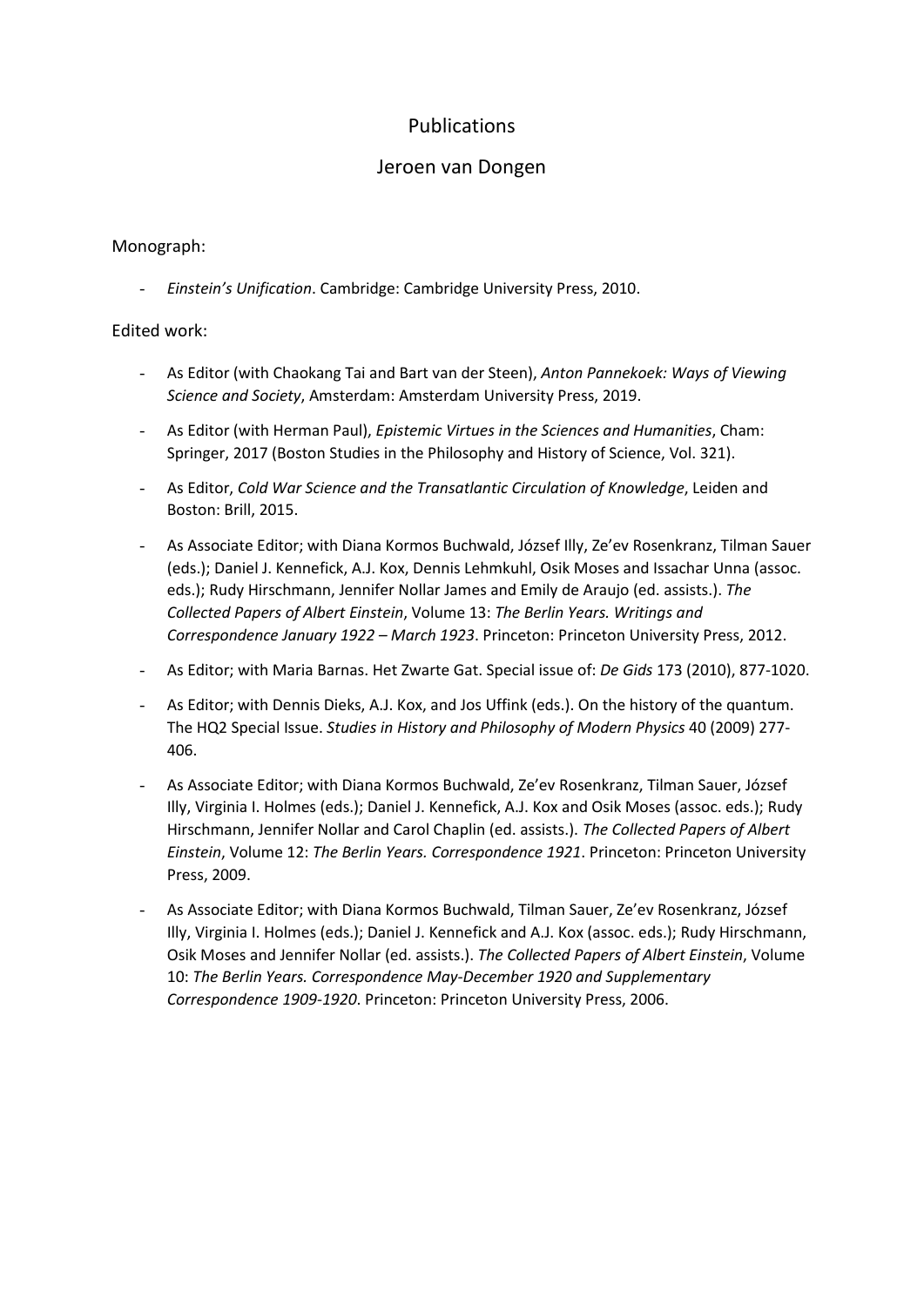#### Academic Articles:

- In Europe, *Physics in Perspective*, 22 (2020), 3-25 (Elisabeth Paris Lecture 2019, History of Science Society).
- Conceptual Analysis of Black Hole Entropy in String Theory, *Studies in History and Philosophy of Science*, Part B: *Studies in History and Philosophy of Physics*, 69 (2020), 82-111 (with S. de Haro, M. Visser and J. Butterfield).
- Emergence and Correspondence for String Theory Black Holes, *Studies in History and Philosophy of Science*, Part B: *Studies in History and Philosophy of Physics*, 69 (2020), 112- 127 (with S. de Haro, M. Visser and J. Butterfield).
- The Flow of Cognitive Goods: A Historiographical Framework for the Study of Epistemic Transfer, *Isis*, 110 (2019), 483-496 (with R. Bod, S. ten Hagen, B. Karstens and E. Mojet).
- Anton Pannekoek: Ways of Viewing Science and Society, pp. 9-23 in: C. Tai, B. van der Steen and J. van Dongen (eds.), *Anton Pannekoek: Ways of Viewing Science and Society*, Amsterdam: Amsterdam University Press, 2019.
- *De ideale wetenschapper, het wetenschappelijk onderwijs, en hun geschiedenis*. Amsterdam: Amsterdam University Press (UvA Oratiereeks), 2017.
- The Epistemic Virtues of the Virtuous Theorist: on Albert Einstein and his Autobiography, pp. 63-77 in J. van Dongen and H. Paul (eds.), *Epistemic Virtues in the Sciences and Humanities*, Cham: Springer, 2017 (Boston Studies in the Philosophy and History of Science, Vol. 321).
- Introduction: Epistemic Virtues in the Sciences and the Humanities, pp. 1-10 in J. van Dongen and H. Paul (eds.), *Epistemic Virtues in the Sciences and Humanities*, Cham: Springer, 2017 (Boston Studies in the Philosophy and History of Science, Vol. 321; with H. Paul).
- How Dark Matter Came to Matter, *Nature Astronomy* 1 (2017) 0059 (with J. de Swart and G. Bertone).
- Personae and the Practice of Science: Anton Pannekoek's Epistemic Virtues in Astronomy and Socialism, *BMGN Low Countries Historical Review*, 131 (2016), 55-70 (with C. Tai).
- Heisenbergsche Unschärferelationen kommunizieren: Niels Bohr, Komplementarität und die Einstein-Rupp-Experimente, *Acta Historica Leopoldina*, 65 (2016), 83-107.
- Emergence in holographic scenarios for gravity, *Studies in History and Philosophy of Science*, Part B: *Studies in History and Philosophy of Modern Physics*, 52 (2015), 203-216 (with D. Dieks and S. de Haro).
- Quid pro Quo: Dutch Defense Research and the Early Cold War, pp. 101-121 in Jeroen van Dongen (ed.), *Cold War Science and the Transatlantic Circulation of Knowledge*, Leiden and Boston: Brill, 2015 (with F. Hoeneveld).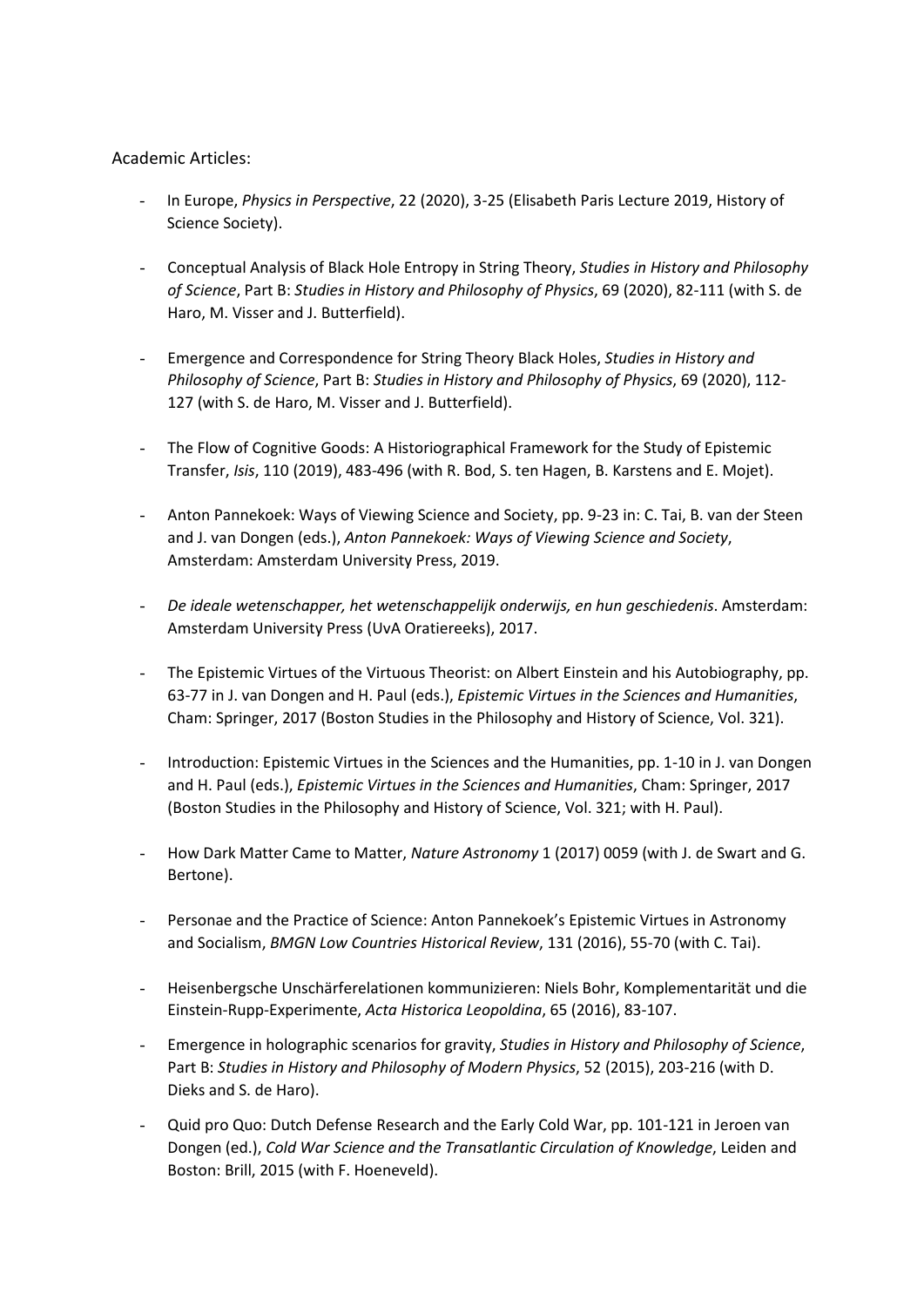- Introduction: Cold War Science and the Transatlantic Circulation of Knowledge, pp. 1-7 in Jeroen van Dongen (ed.), *Cold War Science and the Transatlantic Circulation of Knowledge*, Leiden and Boston: Brill, 2015 (with F. Hoeneveld and A. Streefland).
- Albert Einstein and the History and Philosophy of Science, *Isis* 106 (2015), 684-689.
- Communicating the Heisenberg uncertainty relations: Niels Bohr, complementarity and the Einstein-Rupp experiments, pp. 310-343 in F. Aaserud and H. Kragh (eds.), '100 years of the Bohr atom', *Scientia Danica. Series M, Mathematica et physica*, 1. Copenhagen: Royal Danish Academy of Sciences and Letters, 2015.
- The Historical Contingency of Rationality: The Social Sciences and the Cold War, *Metascience*, 24 (2015), 71-76.
- The reception of relativity in the Netherlands, pp. 89-110 in A. Maas and H. Schatz (eds.) *Physics as a calling, science for society. Studies in honour of A.J. Kox.* Leiden: Leiden University Press, 2013 (with J. van Besouw).
- Out of a clear blue sky? FOM, the bomb and the boost in Dutch physics funding after World War II, *Centaurus*, 55 (2013) 264-293 (with F. Hoeneveld).
- Mistaken Identity and Mirror Images: Albert and Carl Einstein, Leiden and Berlin, Relativity and Revolution. *Physics in Perspective* 14 (2012) 126-177.
- On Einstein's opponents, and other crackpots. *Studies in History and Philosophy of Science*, Part B: *Studies in History and Philosophy of Modern Physics* 41 (2010) 78-80.
- On the history of the quantum: Introduction to the HQ2 special issue. *Studies in History and Philosophy of Science*, Part B: *Studies in History and Philosophy of Modern Physics* 40 (2009) 277-279 (with Dennis Dieks, Jos Uffink and A.J. Kox).
- On the role of the Michelson-Morley experiment: Einstein in Chicago. *Archive for History of Exact Sciences* 63 (2009) 655-663.
- The interpretation of the Einstein-Rupp experiments and their influence on the history of quantum mechanics. *Historical Studies in the Physical and Biological Sciences* 37 Supplement (2007) 121-131.
- Emil Rupp, Albert Einstein and the canal ray experiments on wave-particle duality: Scientific fraud and theoretical bias. *Historical Studies in the Physical and Biological Sciences* 37 Supplement (2007) 73-120.
- Fame, philosophy and physics. *Science* 317 (2007) 752-753.
- Reactionaries and Einstein's Fame: "German Scientists for the Preservation of Pure Science," Relativity and the Bad Nauheim meeting. *Physics in Perspective* 9 (2007) 212-230.
- On black hole complementarity. *Studies in History and Philosophy of Science*, Part B: *Studies in History and Philosophy of Modern Physics* 35 (2004) 509-525 (with S. de Haro).
- Einstein's Methodology, Semivectors and the Unification of Electrons and Protons. *Archive for History of Exact Sciences* 58 (2004) 219-254.
- Einstein and the Kaluza-Klein particle. *Studies in History and Philosophy of Science*, Part B: *Studies in History and Philosophy of Modern Physics* 33 (2002) 185-210.